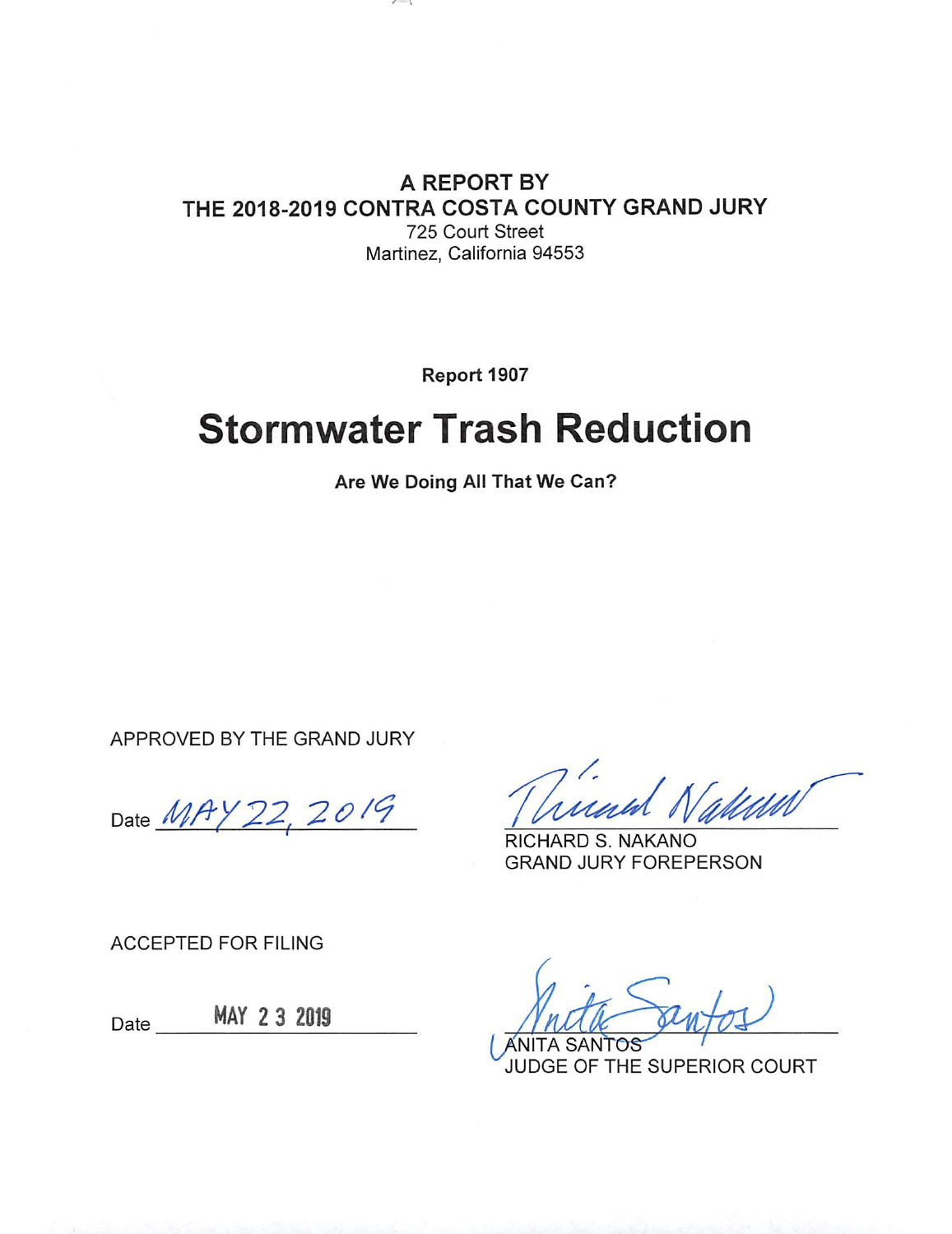Contact: Richard S. Nakano Foreperson 925-522-6941

Contra Costa County Grand Jury Report 1907

#### **Stormwater Trash Reduction**

Are We Doing All That We Can?

#### **TO: Contra Costa County Board of Supervisors; City/Town Councils of: Antioch, Brentwood, Clayton, Concord, Danville, El Cerrito, Hercules, Lafayette, Martinez, Moraga, Oakley, Orinda, Pinole, Pittsburg, Pleasant Hill, Richmond, San Pablo, San Ramon, Walnut Creek**

#### **SUMMARY**

What is being done about the discarded paper, plastics, and other unwanted junk that ends up along our local streets, freeways, and public areas? This trash is polluting our local creeks, rivers, the San Francisco Bay, and the ocean itself. Is anything being done to fix this regional problem that has global implications? What more can we do as citizens, cities, and Contra Costa County (the County) to help keep our waterways clean?

The federal Clean Water Act, as amended by the Water Quality Act of 1987, requires permits for stormwater discharges from municipal systems to prevent stormwater from washing harmful pollutants into waterways. Under the Clean Water Act, these discharges are considered to be significant contributors of pollutants to waters of the United States. Discharges from stormwater systems operated by the County and each of its 19 cities and towns are also subject to the requirements of the Clean Water Act.

The Clean Water Act is enforced locally by the San Francisco Regional Water Quality Control Board (Water Board) through a Municipal Regional Stormwater Permit (Permit), issued in 2015. This Permit requires Contra Costa County and its cities and towns, along with other cities and the counties of Alameda, San Mateo, and Santa Clara, to reduce trash discharged from their storm sewers. Under the Permit, cities, towns, and counties are required to reduce their trash discharged by storm sewers by 80% from 2009 base levels by July 1, 2019. Cities and counties are required to prepare detailed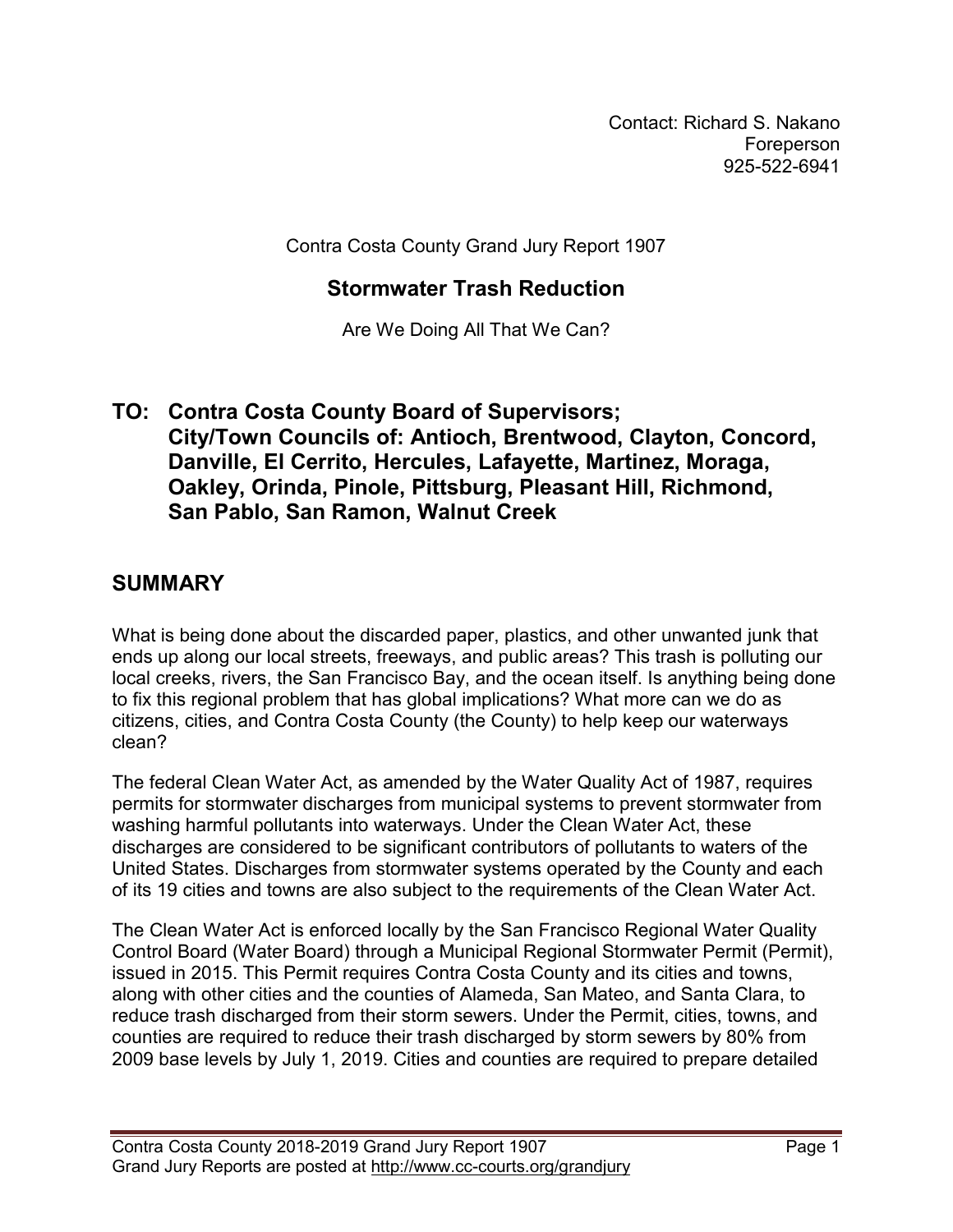annual reports that document their trash abatement performance.

Cities, towns, and the County get credit toward their percent trash reduction by reducing the amount of trash discharged from their storm sewer systems. They accomplish this primarily by installing and maintaining trash capture devices which separate trash from entering a stormwater system and waterways. They can also take steps to control trash at its source by limiting businesses from providing plastic straws, plastic bags, and/or Styrofoam cups, bowls, plates, takeout containers, and serving trays. For these source control programs, there is a maximum of 10% credit available under the Permit.

The California Department of Transportation (Caltrans) also owns, operates, and maintains significant storm sewer systems within the County. Under a separate permit, Caltrans is also required to implement control measures in all of its high-trashgenerating areas. These include freeways and ramps in high density residential, commercial, and industrial areas. The Water Board recently issued an enforcement order against Caltrans to increase its trash cleanup efforts on Bay Area highways, or face heavy fines.

This report examines how the County, its cities, and towns are performing with regard to the Permit's trash reduction goals. Our investigation revealed that most of the cities and towns in the County are on target to achieve the 80% trash reduction goal.

The cities of Hercules and Pinole are underperforming toward achieving this 80% goal. The Grand Jury recommends that the cities of Hercules and Pinole consider taking steps to improve performance to comply with required trash reduction goals by installing trash capture devices and instituting source control programs.

The Grand Jury also recommends that cities, towns, and the County consider publishing annual reports in summary form, citing accomplishments and challenges, including the costs and funds needed to comply with the Permit requirements. One solution is to prevent the generation of pollution at its source. This includes limiting the use of Styrofoam cups, bowls, plates, and takeout containers.

Cities, towns, and the County should consider identifying additional revenue sources to fully fund Permit requirements in order to comply with the Permit and avoid potential liability.

## **METHODOLOGY**

In the course of its investigation, the Grand Jury:

- Examined how the County and its cities and towns are performing with regard to their trash reduction mandates
- Explored how Permit compliance information is communicated to the citizens and elected officials in Contra Costa County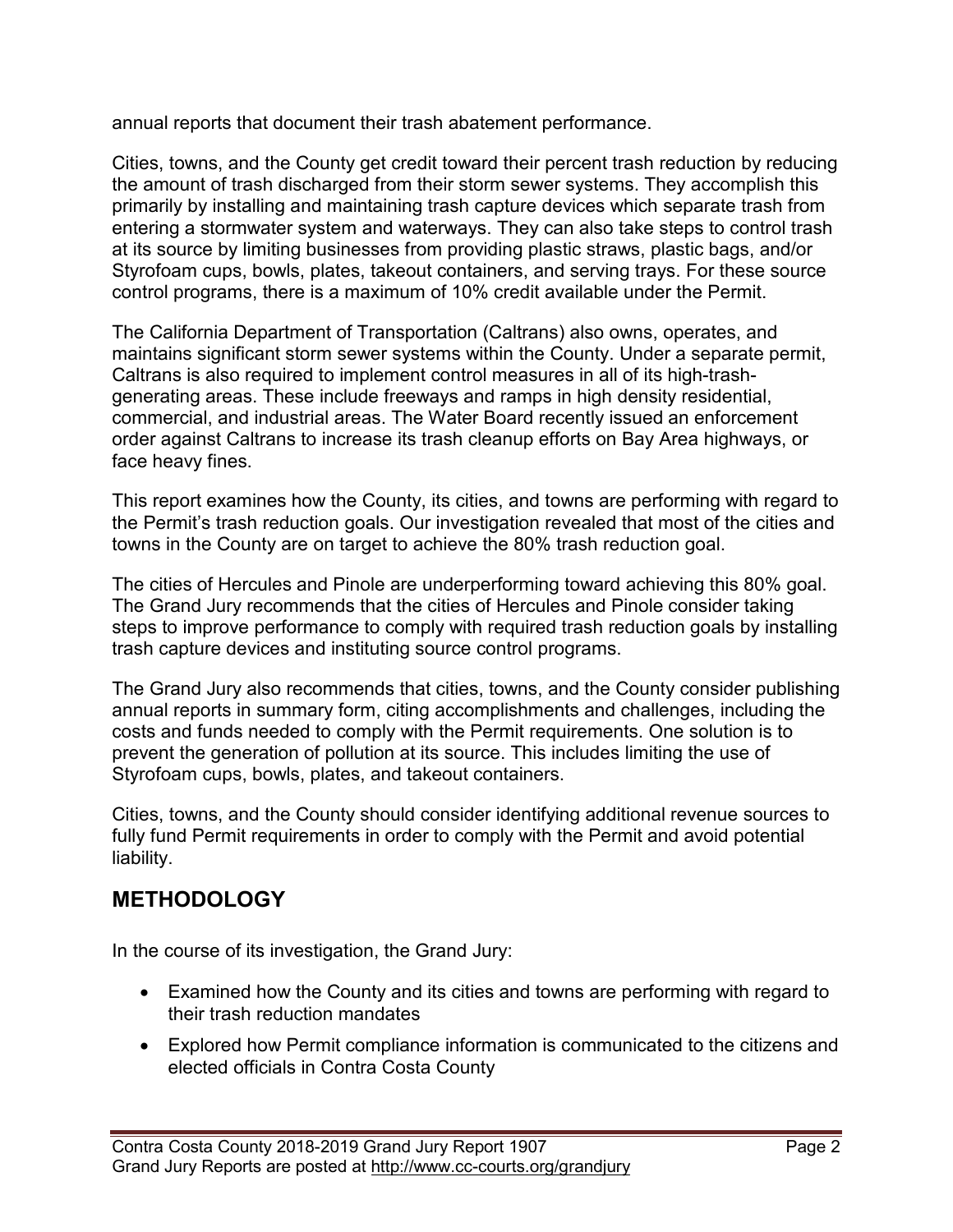- Interviewed staff from: Contra Costa Clean Water Program, Contra Costa County Public Works, and selected cities
- Interviewed representatives from an environmental Non-governmental Organization, and the Water Board
- Reviewed stormwater permits, reports, and documents
- Reviewed information available on the Contra Costa Clean Water Program website [\(www.cccleanwater.org\)](http://www.cccleanwater.org/)
- Reviewed media reports

# **BACKGROUND**

## **Federal and State Stormwater Regulations**

The 1972 Federal Water Pollution Control Act (the Clean Water Act) regulates water quality standards for all public and private wastewater discharges into waterways. These water quality standards are set using National Pollutant Discharge Elimination System (NPDES) permits which regulate waste discharges into waters of the United States. In 1987, the Clean Water Act was amended and expanded to include stormwater discharges from municipal-owned/operated storm drains. In 1990, NPDES stormwater permit application requirements for municipal stormwater discharges were established by the U.S. Environmental Protection Agency.

In California, the federal NPDES permit program is administered and enforced by the State Water Resources Control Board through nine Regional Water Quality Control Boards. These water boards issue permits to prevent stormwater from washing harmful pollutants into waterways. Permits are updated and reissued approximately every five years. The first county-wide stormwater permits were issued in the early 1990s.

## **Contra Costa Clean Water Program**

In 1991, in response to the expanded Federal and State stormwater regulations, the County, its cities, and towns established the Contra Costa Clean Water Program (CCCWP). Its purpose is to provide a uniform approach to address Water Board permit requirements and implement activities jointly carried out by the cities, towns, and the County.

The CCCWP comprises Contra Costa County, 19 cities and towns, and the Contra Costa County Flood Control and Water Conservation District. These are: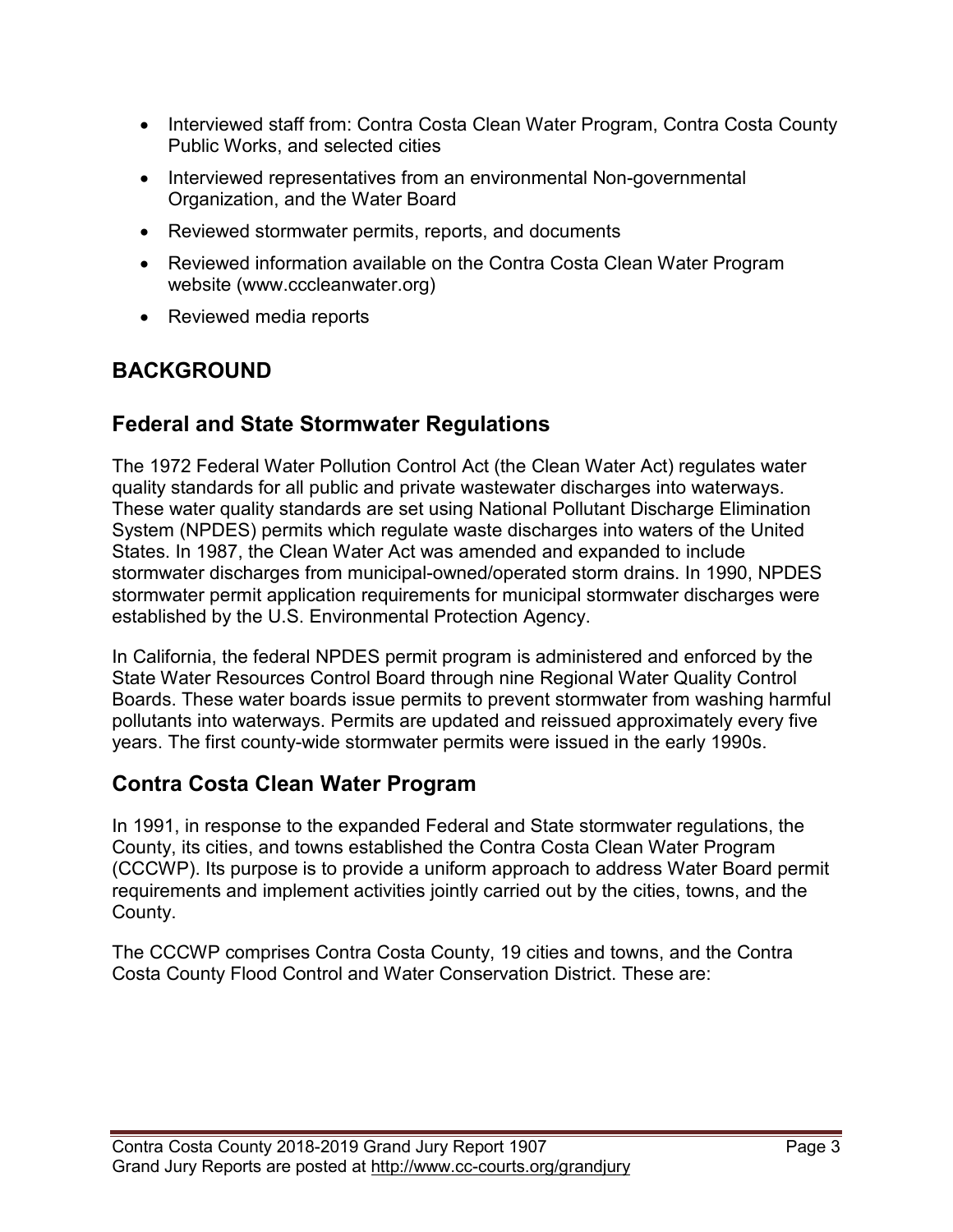- Contra Costa County Flood Control and Water Conservation District
- 
- Hercules Lafayette Martinez
- Orinda Pinole Pinole Pittsburg
- Pleasant Hill Richmond San Pablo
- 
- Town of Moraga Antioch Brentwood
- 
- Clayton Concord El Cerrito
	-
	-
	-
- San Ramon Walnut Creek Town of Danville
	-
- Oakley Contra Costa County unincorporated areas

#### **Current Stormwater Permit**

According to the Water Board, stormwater is a significant source of certain pollutants that cause or contribute to water quality pollution in the region. To address this problem the Water Board issued county-wide municipal stormwater permits in the early 1990s.

In 2015, the Water Board re-issued these county-wide municipal stormwater permits as one Municipal Regional Stormwater NPDES Permit (Permit) to regulate stormwater discharges from municipalities and local agencies in Alameda, central and western Contra Costa, San Mateo, and Santa Clara counties, and the cities of Fairfield, Suisun City, and Vallejo. In February, 2019, the cities of Antioch, Brentwood, and Oakley and the eastern portion of Contra Costa County were formally added to the Permit.

Under the Permit, cities, towns, and counties are required to prohibit the discharge of materials other than stormwater into storm drain systems and watercourses. Each city, town, and county is individually responsible for complying with the Permit requirements to meet their pollution reduction goals. The Permit allows cities, towns, and counties to collaborate in designing, developing, and implementing new solutions to reduce stormwater pollution.

The Permit includes stormwater management regulations for the following: trash reduction, new real estate development and redevelopment, illicit discharge, and public information and outreach. The Permit also regulates stormwater from industrial and commercial sites, construction sites, pesticides, mercury, PCB's, and copper.

According to the Water Board, the sources of trash include discharges from the storm drain system, windblown trash, and other discharges such as direct dumping and homeless encampments. This trash washes into San Francisco Bay and the ocean, where it becomes part of a global problem. It is unsightly, can cause storm drain blockage, decreases property values, and impacts recreational use and wildlife habitat in waterways. Trash such as plastic bags may harm wildlife through entanglement or ingestion. Trash may also contain hazardous materials such as heavy metals, toxic chemicals, oil and grease products, and other pollutants that are unhealthy and harmful to people and the environment.

Failure to comply with the discharge requirements constitutes a violation of the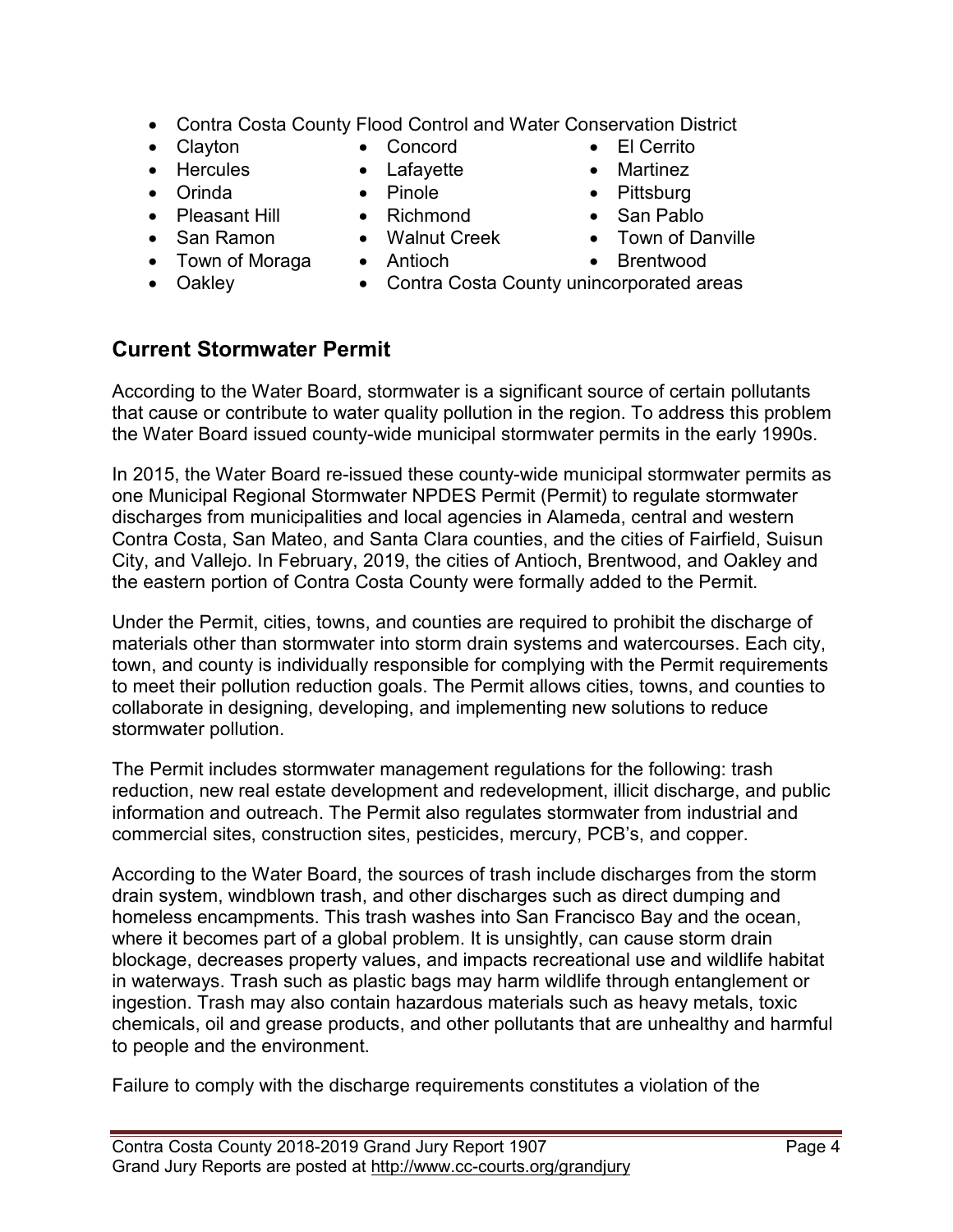California Water Code and the Clean Water Act. If there is a violation, the Water Board may impose fines and other civil liabilities. The Water Board may also refer violators to the State Attorney General who can seek civil monetary penalties and injunctive relief, or take other appropriate enforcement actions.

# **Preventing Trash at its Source**

A key element in any trash reduction program is to stop pollution before it harms the environment. Programs that prevent trash at its source (commonly referred to as "source control") include banning businesses from providing plastic bags, plastic straws, and Styrofoam cups, bowls, plates, and takeout containers.

Plastic bags are not biodegradable and take hundreds of years to decompose. This results in plastics littering the environment, degrading creeks and waterways, and adversely effecting wildlife. When bags decompose, toxins are released into the soil and water, harming land and marine wildlife. Plastic straws are hazardous to the environment because they settle in the landfills, clog storm drains, and collect in the ocean. Styrofoam is a plastic commonly found in packing and food packaging. It is rarely reused, is an abundant form of litter hazardous to land and marine life and can take 500 years to decompose.

On November 8, 2016, California voters approved Proposition 67 which bans the use of carry-out plastic bags that once were given at grocery stores and food marts. They now offer customers the option to purchase either recycled paper or reusable plastic bags. As an example, the City of San Jose implemented a successful source control program. Its 2011 plastic bag ban resulted in a litter reduction of approximately 89% in the storm drain system, 60% in the creeks and rivers, and 59% in city streets and neighborhoods. A state law (AB1884) limiting full-service restaurants in the state from handing out single-use plastic straws became effective on January 1, 2019.

# **DISCUSSION**

This report focuses on the trash reduction requirement of the Permit. The report examines how the County, cities, and towns are performing regarding reducing trash in creeks and waterways. It also explores how information can be better communicated to citizens in the County.

# **Trash Reduction Requirements**

Cities, towns, and the County are required to implement trash control actions in accordance with procedures and the schedule outlined in the Permit.

The trash reduction schedule in the Permit requires that each city, town, and the County reduce trash from their 2009 baseline levels, using requirements and accounting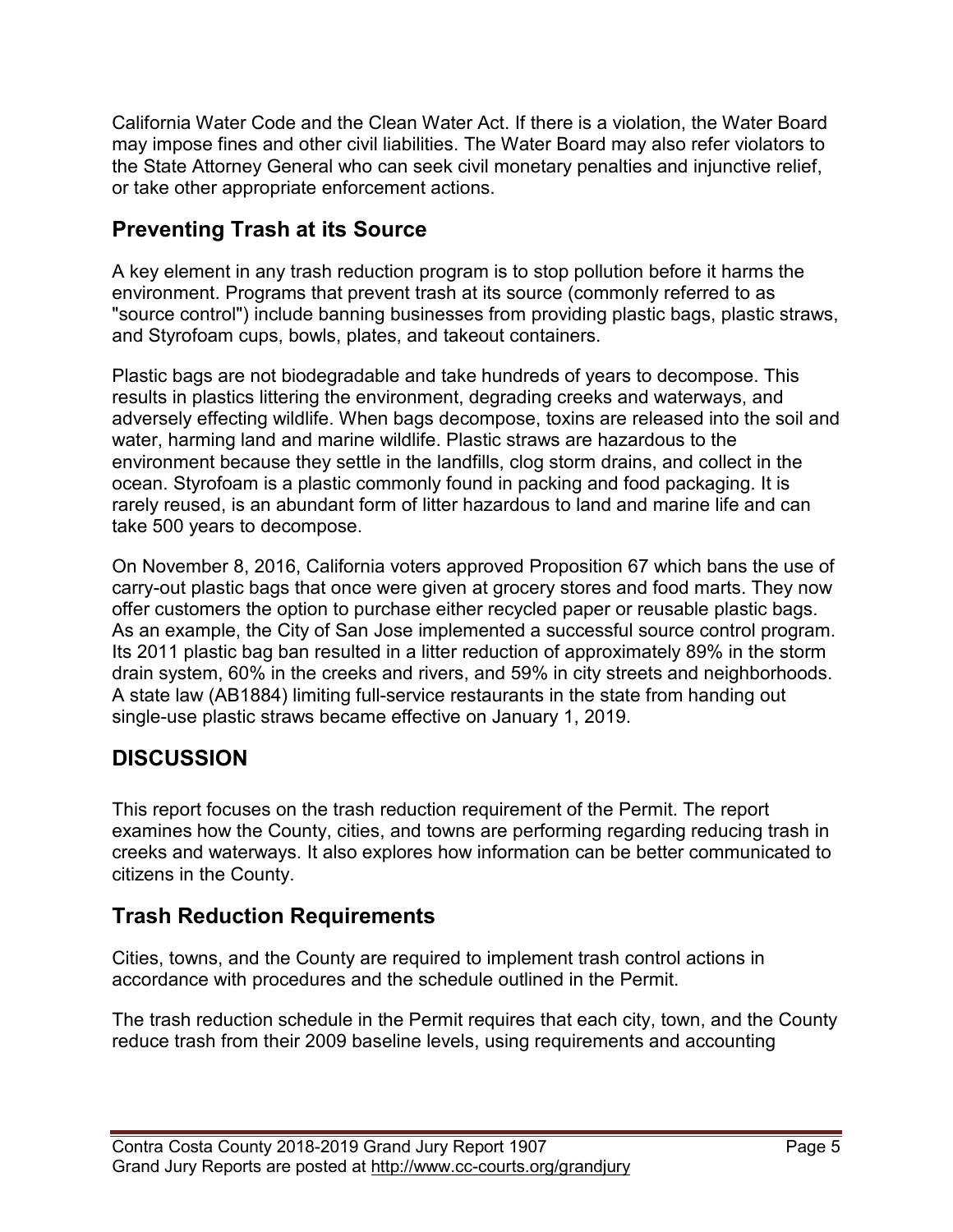procedures contained in the Permit. The trash reduction goals and schedule are as follows:

- 70% by July 1, 2017
- 80% by July 1, 2019
- 100% by July 1, 2022

The cities of Antioch, Oakley, Brentwood, and the eastern unincorporated areas of the County were added to the Permit in February, 2019. They have a modified goal to reduce trash by 70% from their 2016 baseline trash levels by December 31, 2019.

Cities, towns, and the County receive credit toward their trash reduction goal by reducing the amount of trash discharged from their storm sewer systems. They accomplish this by installing and maintaining trash capture devices which prevent trash from entering stormwater systems and waterways. The percent reduction in trash is calculated by applying a formula that compares current levels with 2009 baseline amounts.

Cities, towns, and the County can take additional steps to control trash at its source by limiting businesses from providing Styrofoam cups, bowls, plates, takeout containers, and serving trays. For these source control programs there is a maximum of 10% credit toward the trash reduction goal available in the Permit.

As explained below, some cities and towns have already instituted source control programs, which they expect will reduce the amount of trash released into the environment. Most have also implemented trash management actions, such as increased street sweeping; land, creek and shoreline cleanups; and homeless encampment cleanups.

Table 1 illustrates:

- The percent reduction in trash, from 2009 baseline levels, that each city, town, and the County unincorporated areas achieved in Fiscal Year (FY) 2017-18
- The number of trash capture devices installed
- Cities that have implemented a source control program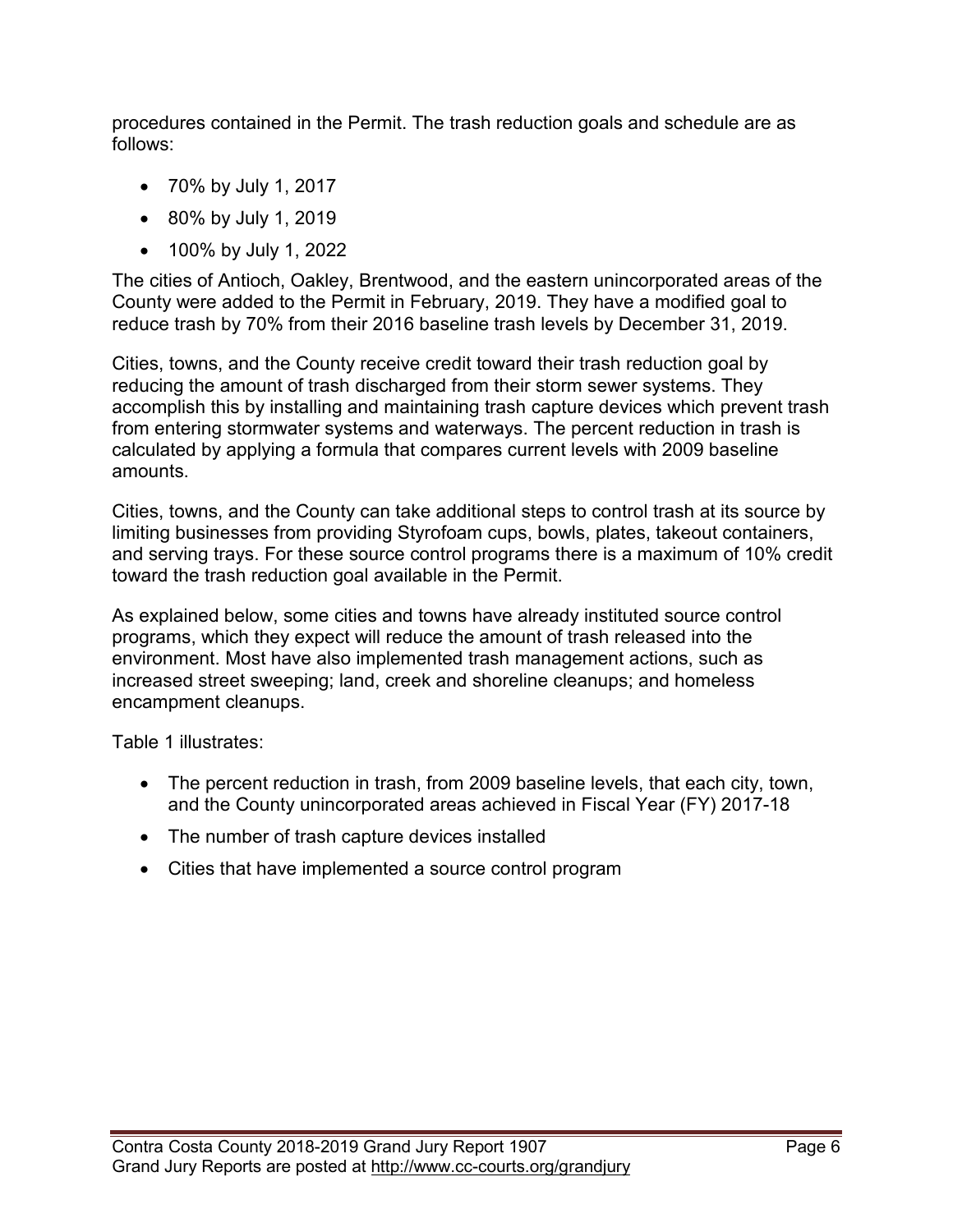| <b>City/Town/County</b>               | FY 2017-18<br><b>Total %</b><br><b>Trash</b><br><b>Reduction</b> | <b>Full Trash</b><br><b>Capture</b><br><b>Devices</b><br><b>Installed</b> | <b>Source</b><br><b>Control</b><br><b>Programs</b> |
|---------------------------------------|------------------------------------------------------------------|---------------------------------------------------------------------------|----------------------------------------------------|
| <b>Antioch</b>                        | <b>NA</b>                                                        | $\mathbf 1$                                                               | <b>NA</b>                                          |
| <b>Brentwood</b>                      | 83.3 %                                                           | 91                                                                        | No                                                 |
| <b>Clayton</b>                        | 99.5%                                                            | 195                                                                       | No                                                 |
| <b>Concord</b>                        | 83.0%                                                            | 451                                                                       | No                                                 |
| <b>Danville</b>                       | 100.0%                                                           | 74                                                                        | Yes                                                |
| <b>El Cerrito</b>                     | 84.5%                                                            | 122                                                                       | Yes                                                |
| <b>Hercules</b>                       | 69.0%                                                            | 41                                                                        | Yes                                                |
| <b>Lafayette</b>                      | 91.7%                                                            | 38                                                                        | No                                                 |
| <b>Martinez</b>                       | 91.2%                                                            | 118                                                                       | Yes                                                |
| <b>Moraga</b>                         | 82.0%                                                            | 121                                                                       | No                                                 |
| <b>Oakley</b>                         | 67.0%                                                            | 68                                                                        | <b>No</b>                                          |
| <b>Orinda</b>                         | 85.6%                                                            | 5                                                                         | No                                                 |
| <b>Pinole</b>                         | 31.0%                                                            | 113                                                                       | Yes                                                |
| <b>Pittsburg</b>                      | 83.4%                                                            | 127                                                                       | Yes                                                |
| <b>Pleasant Hill</b>                  | 78.0%                                                            | 123                                                                       | Yes                                                |
| <b>Richmond</b>                       | 83.4%                                                            | 170                                                                       | Yes                                                |
| <b>San Pablo</b>                      | 87.7%                                                            | 128                                                                       | Yes                                                |
| <b>San Ramon</b>                      | 100.0%                                                           | 81                                                                        | <b>No</b>                                          |
| <b>Walnut Creek</b>                   | 95.9%                                                            | 202                                                                       | Yes                                                |
| <b>County unincorporated</b><br>areas | 75.0%                                                            | 286                                                                       | pending                                            |

**Table 1 FY 2017-18 Trash Reduction Achieved**

*Source: CCCWP Website <https://www.cccleanwater.org/resources/reports> NA: data not available*

*Note: Antioch, Oakley, Brentwood and the eastern unincorporated areas of the County are required to achieve a trash reduction goal of 70% by December 31, 2019. All others are required to achieve a trash reduction goal of 80% by July 1, 2019.*

Brentwood, Clayton, Concord, Danville, El Cerrito, Lafayette, Martinez, Moraga, Orinda, Pittsburg, Richmond, San Pablo, San Ramon, and Walnut Creek indicate that they have already reached their July 1, 2019 trash reduction goal of 80% from 2009 levels.

The cities of Hercules, Oakley, and Pinole report achieving less than 70% trash reduction in their latest annual reports. In June, 2018, Hercules and Pinole were issued Cease and Desist Orders by the Water Board requiring them to improve their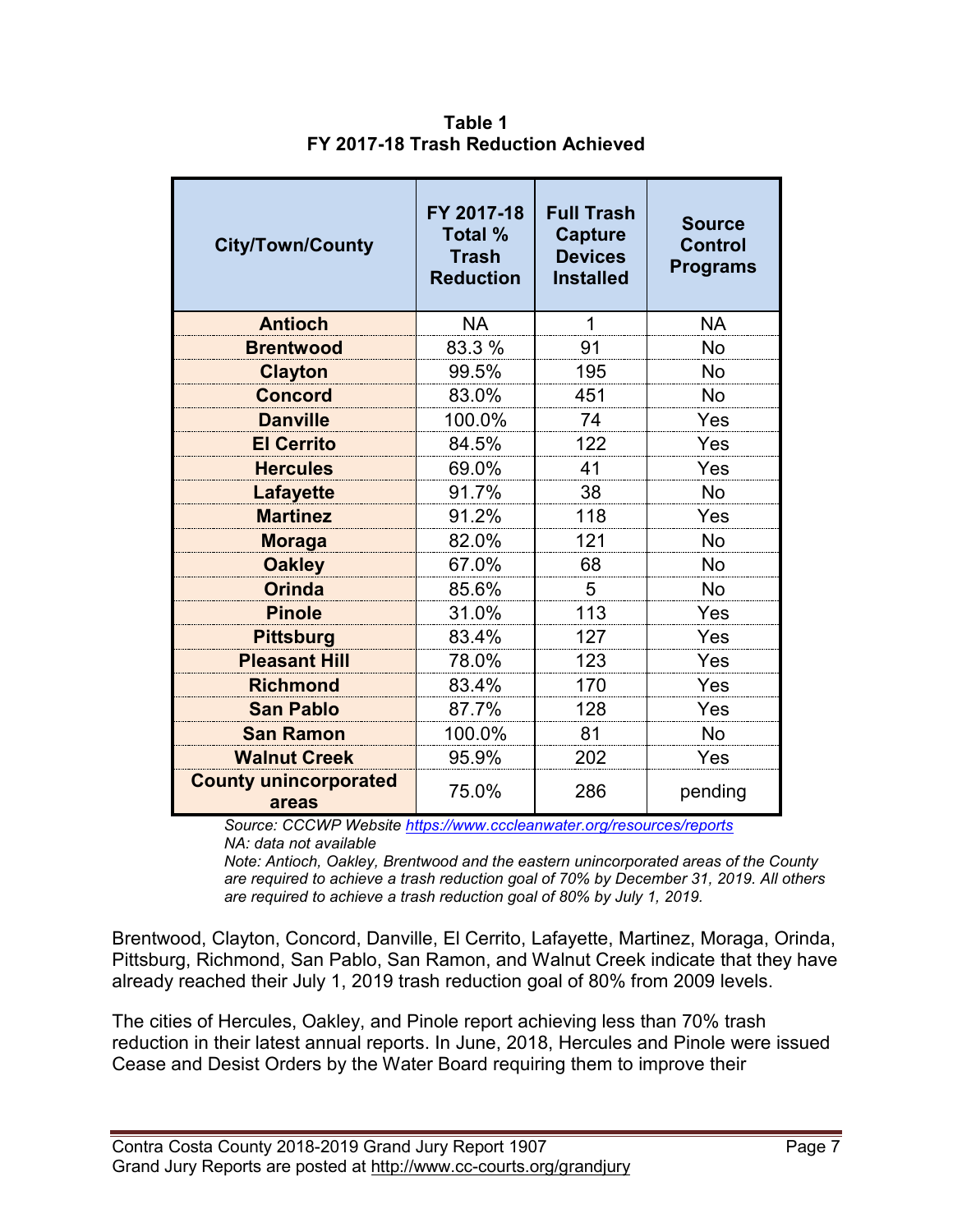performance in meeting the required trash reduction goals. The Orders set deadlines for implementing trash controls that will bring the cities into compliance with the 80% trash load reduction relative to 2009 baseline conditions, by July 1, 2019.

# **Source Control Programs**

One way for the County, cities, and towns to help achieve their trash reduction goals is to focus on source control programs. These programs can reduce the amount of litter that enters the stormwater system.

Danville, Pittsburg, Pleasant Hill, Richmond, San Pablo, and Walnut Creek implemented ordinances banning single-use plastic bags prior to the ban becoming law in California.

Ten cities also have established ordinances banning Styrofoam food packaging. They are: Concord, El Cerrito, Hercules, Lafayette, Martinez, Pinole, Pittsburg, Richmond, San Pablo, and Walnut Creek. The County is proposing an ordinance to ban Styrofoam container use by companies selling food and beverages, private care facilities, and County establishments in the unincorporated areas.

Brentwood, Clayton, Concord, Lafayette, Moraga, Oakley, Orinda, and San Ramon have not reported source control programs as part of their trash reduction goals.

## **Trash Reduction along Caltrans Freeways and Ramps**

Caltrans owns, operates, and maintains freeways and ramps within the County. In a separate permit issued by the State Water Resources Control Board in 2012, and amended in 2014 and 2015, Caltrans is required to implement control measures in all high trash generating areas. These areas include freeways and ramps in high density residential, commercial, and industrial areas in Contra Costa County.

Caltrans is a state agency outside the Grand Jury's jurisdiction. However, it acknowledges that its freeways and ramps are collectors of trash and debris. Caltrans developed a work plan in 2016 to "ensure maximum environmental benefit while also achieving mobility and safety benefits to the traveling public." (Caltrans, Trash Load Reduction Workplan for the San Francisco Bay Region, 2016). In the County, the Workplan indicated that high trash level stretches include portions of Highways 4 and 24, and Interstate 80.

Table 2 shows the ramps with high trash levels: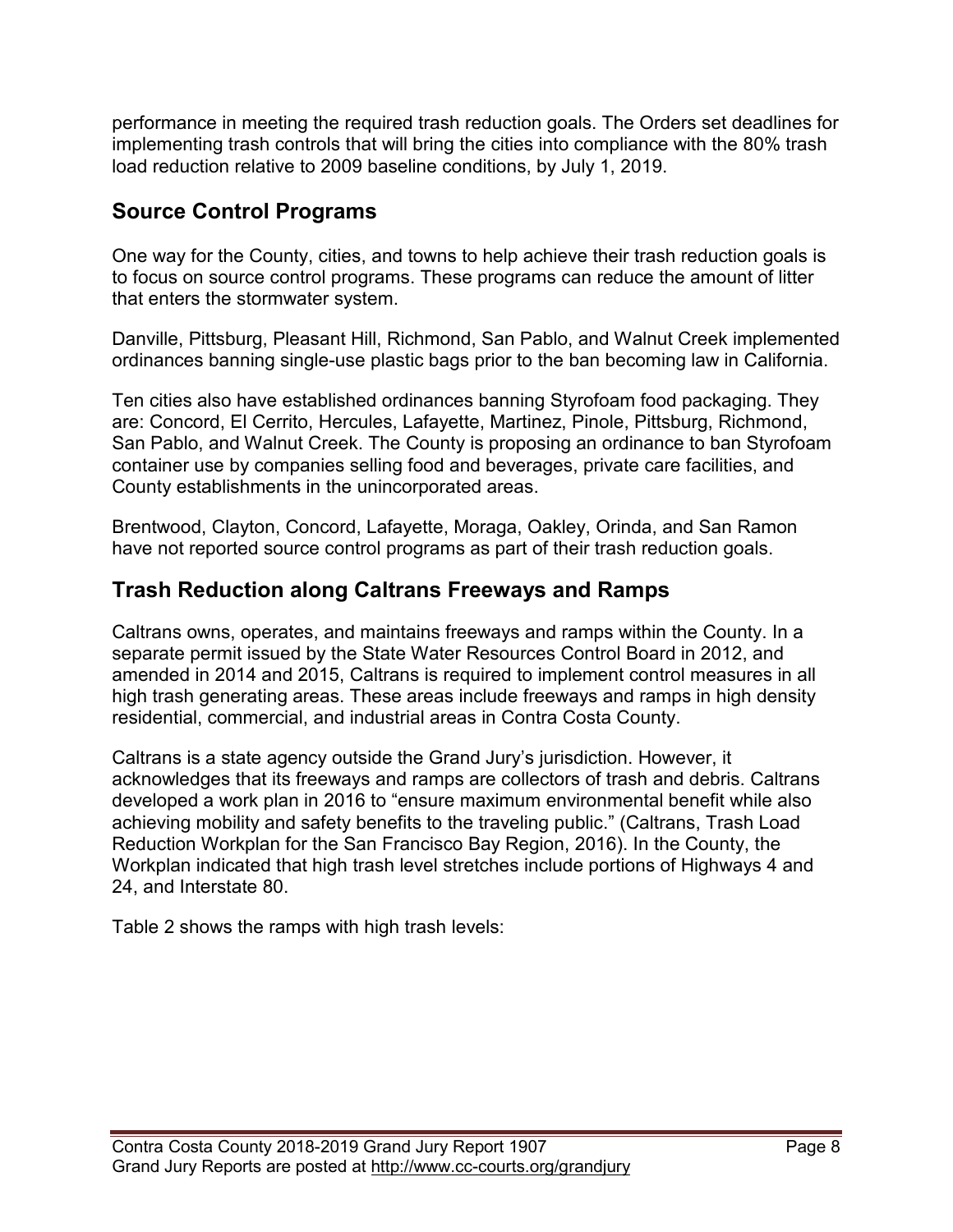**Table 2 Highway Ramps with High Trash Levels**

| <b>Highway</b> | <b>Ramps</b>                                                                                                                                                     |
|----------------|------------------------------------------------------------------------------------------------------------------------------------------------------------------|
| HWY4           | Loveridge Rd, Railroad Ave., Morello Ave., McEwen Ave., and<br>Willow Ave.                                                                                       |
| <b>1-80</b>    | Cutting Blvd, Potrero Ave., Carlson Blvd, Central Ave., Appian Way,<br>Richmond Parkway, San Pablo Dam Road, San Pablo Ave.,<br>MacDonald Ave., and Buchanan St. |
| 1-580          | Regatta Blvd., Bayview Ave., and Central Ave.                                                                                                                    |
| 1-680          | <b>Willow Pass Road</b>                                                                                                                                          |

On November 7, 2018, a letter urging the Water Board to take enforcement action against Caltrans was signed by two Contra Costa County Supervisors, elected officials from the cities of Antioch, El Cerrito, and Richmond, and over 60 elected officials from Alameda, San Mateo, and Santa Clara counties. The letter urged the Water Board to order Caltrans to:

- Install trash capture devices in "very high" and "high" trash generation areas wherever feasible;
- Increase frequency of trash removal; and
- Collaborate with municipalities and local agencies to implement these solutions.

According to the Water Board, Caltrans has identified portions of its highways and ramps "that generate significant amounts of trash but has not identified an acceptable schedule for timely implementation of trash controls to meet [p]ermit" requirements. (Water Board, Cease and Desist Order No. R2-2019-0007). In February, 2019, the Water Board ordered Caltrans to install devices to capture roadway debris or otherwise clean up all 8,820 acres of land under its jurisdiction in the Bay Area identified as "significant trash generating areas" by 2026. Failure to comply with the directive could result in fines of up to \$25,000 a day.

# **Trash from Homeless Encampments**

Waste from homeless encampments close to creeks present an environmental hazard. The Contra Costa County Coordinated Outreach and Engagement Team (CORE) collects and removes over 6,000 pounds of trash each month at homeless sites. CORE regularly visits homeless encampments to identify needs of the homeless. CORE encourages the homeless to clean up after themselves by providing trash bags.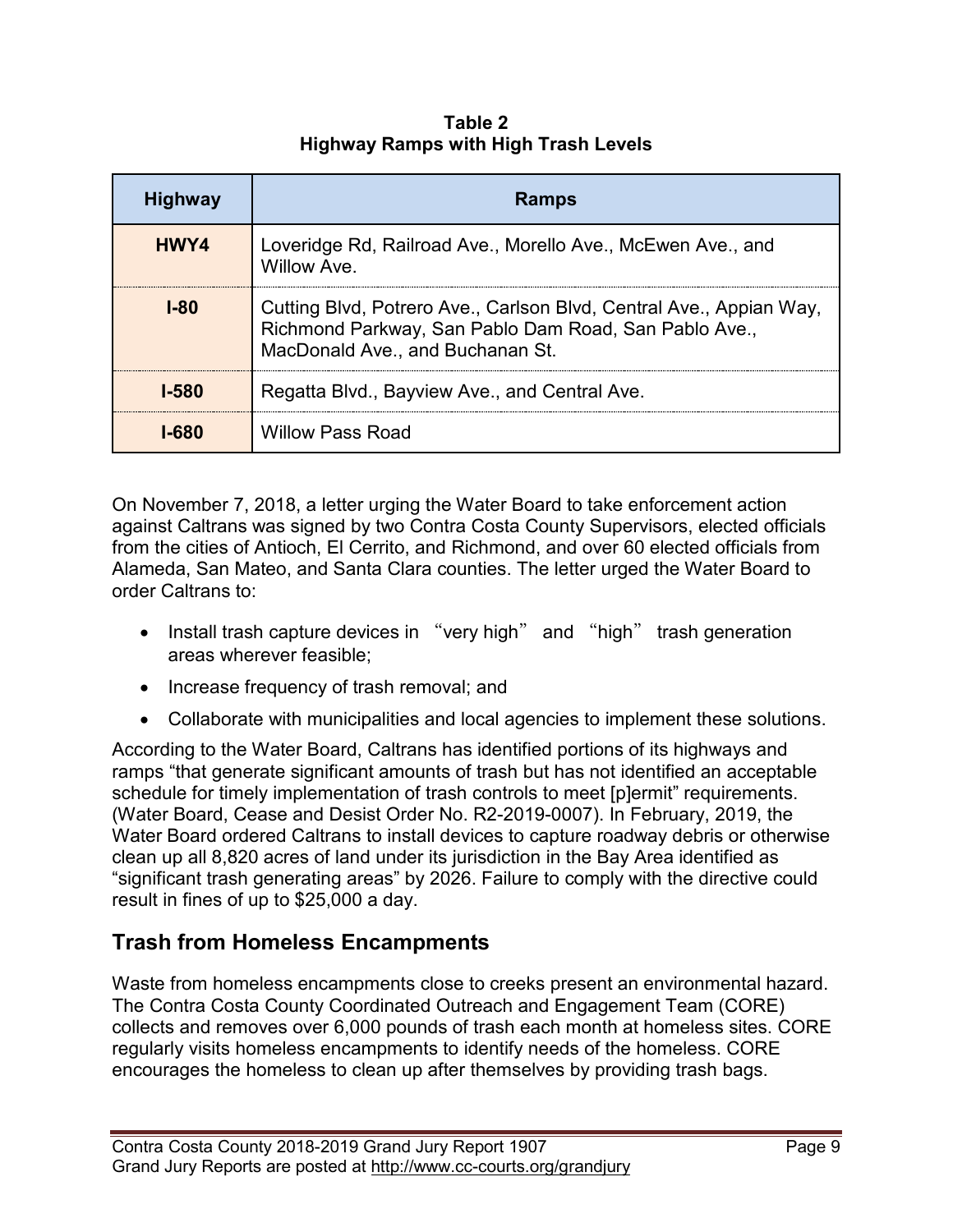#### **Permit Compliance Costs**

Stormwater permit compliance activities in most Contra Costa County cities, towns, and the County are funded by a Stormwater Utility Assessment (SUA) authorized in 1993. Rates range from \$25 to \$45 a year for single-family homes. In FY 2017-18 the revenues collected countywide totaled \$15.1 million. These funds are used to support the Permit compliance activities undertaken by each of the cities, towns, the County, and CCCWP.

The cities of Richmond and Brentwood do not have a stormwater utility assessment. Their stormwater pollution prevention activities are funded from other revenue sources, and the cities' general funds.

The authority to raise taxes or assessment fees to pay for governmental services, including stormwater related activities, is limited by voter initiatives such as Proposition 13 and Proposition 218. Stormwater assessment rates have maximum limits, established by each city, town, and the County in 1993. They all reached their maximum rates by FY 2009-10. Since then, cities, towns, and the County have been supplementing their SUA revenues with funding from other sources, including their general funds.

The County is responsible for complying with the Permit provisions only in the unincorporated areas. The County estimates its compliance costs to be \$5 million per year. Of that amount, \$2.2 million per year is budgeted for trash reduction related activities.

The County receives about \$3.8 million per year in SUA revenue, road, and flood control funding. The County estimates that it will need an additional \$1.2 million per year to meet all the Permit requirements.

Revenue shortfalls may prevent the County from meeting its stormwater trash reduction goals. Failure to comply with the Permit would leave the County liable for substantial fines from the Water Board. In order to achieve a trash reduction goal of 100%, the County may need to consider seeking additional sources of funding.

Both the CCCWP and the Contra Costa Local Agency Formation Commission (LAFCO) report that unfunded federal and state mandated stormwater permit compliance programs are a challenge for cities, towns, and the County. In its 2019 Municipal Service Review, LAFCO reports, "[s]tormwater control requirements mandated by regional and state agencies are increasing the cost of treating stormwater without providing compensating new revenue sources." To address this funding shortfall, the Grand Jury recommends that cities, towns, and the County consider undertaking efforts to identify additional funding sources to fully fund Permit requirements in order to comply with the Permit and avoid potential liability.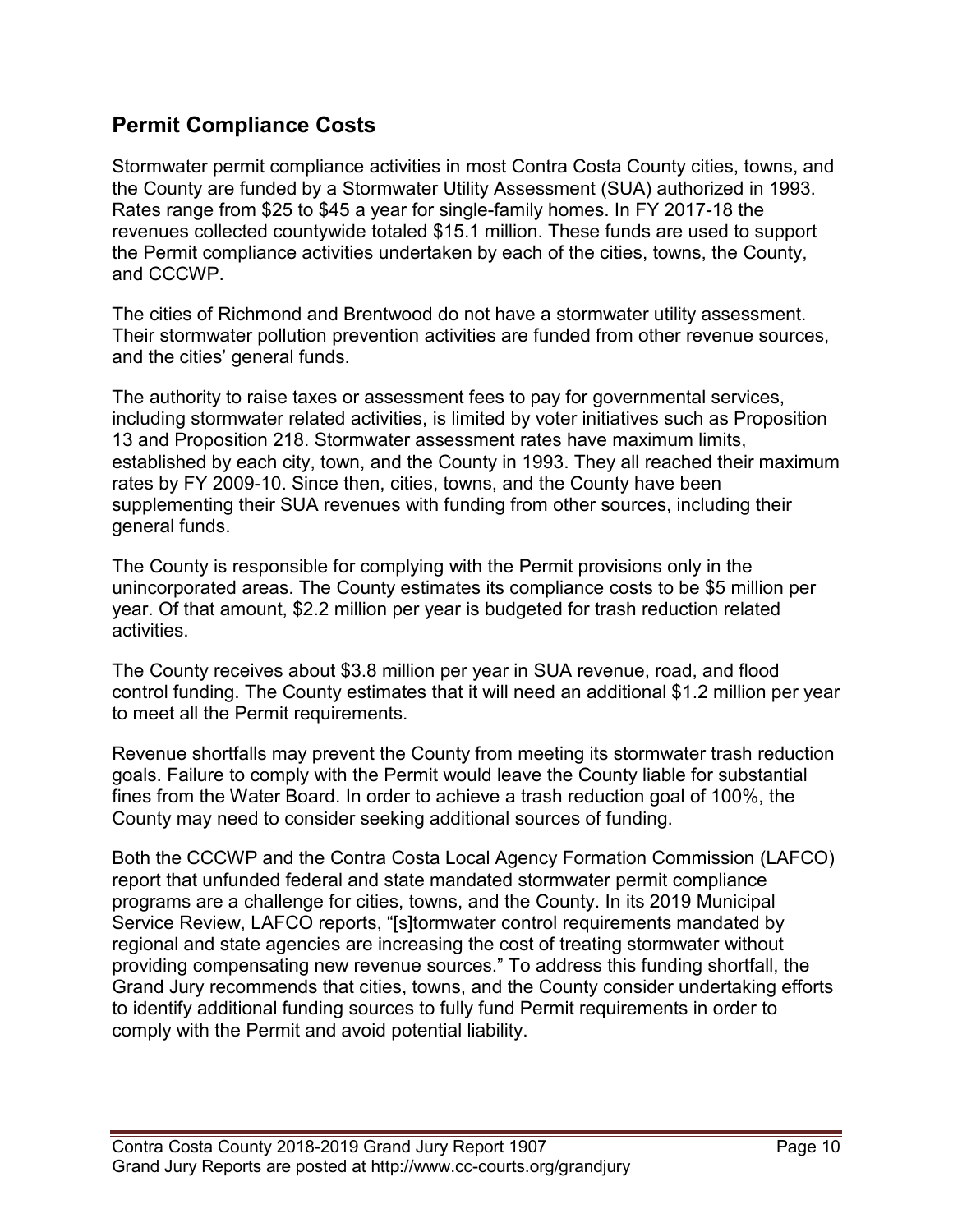#### **Public Awareness**

The required Annual Reports provide a detailed breakdown of performance toward complying with all the Permit provisions by the CCCWP, each city, town, and the County. The CCCWP 2017-18 Annual Report documenting permit compliance activities it conducted during the year totals 564 pages. Each city, town, and the County also prepared a similar report documenting its permit compliance performance. These reports each range in length from 58 to 177 pages. They are filled with forms and tables supplied by the Water Board, which document accomplishments for the year. No narrative summary is provided identifying accomplishments, challenges, costs, and funds needed to fully comply with the Permit. The Grand Jury recommends that to enable the public to understand these issues, CCCWP, each city, town, and the County should consider providing a narrative summary of their efforts to achieve Permit requirements.

## **FINDINGS**

- F1. The 2015 Municipal Regional Stormwater Permit requires most of the cities, towns, and the County to take action to reduce trash discharges by 80%, from 2009 baseline levels, by July 1, 2019
- F2. Antioch, Brentwood, Oakley, and the eastern portion of the County were added to the Permit in February, 2019 and have a requirement to reduce trash discharges by 70%, from their 2016 baseline trash levels, by December 31, 2019.
- F3. Using the formula prescribed in the Permit, Brentwood, Clayton, Concord, Danville, El Cerrito, Lafayette, Martinez, Moraga, Orinda, Pittsburg, Richmond, San Pablo, San Ramon, and Walnut Creek report that they have already reached their July 1, 2019 trash reduction goals.
- F4. In June, 2018, Hercules and Pinole were issued Cease and Desist Orders by the Water Board requiring them to improve their performance in meeting their trash reduction goals.
- F5. The County estimates that it will need an additional \$1.2 million per year to meet all the Permit requirements.
- F6. Both the CCCWP and LAFCO report that unfunded federal and state mandated stormwater permit compliance programs are a challenge for cities, towns, and the County.
- F7. Concord, El Cerrito, Hercules, Lafayette, Martinez, Pinole, Pittsburg, Richmond, San Pablo, and Walnut Creek have established ordinances banning Styrofoam food packaging in their communities.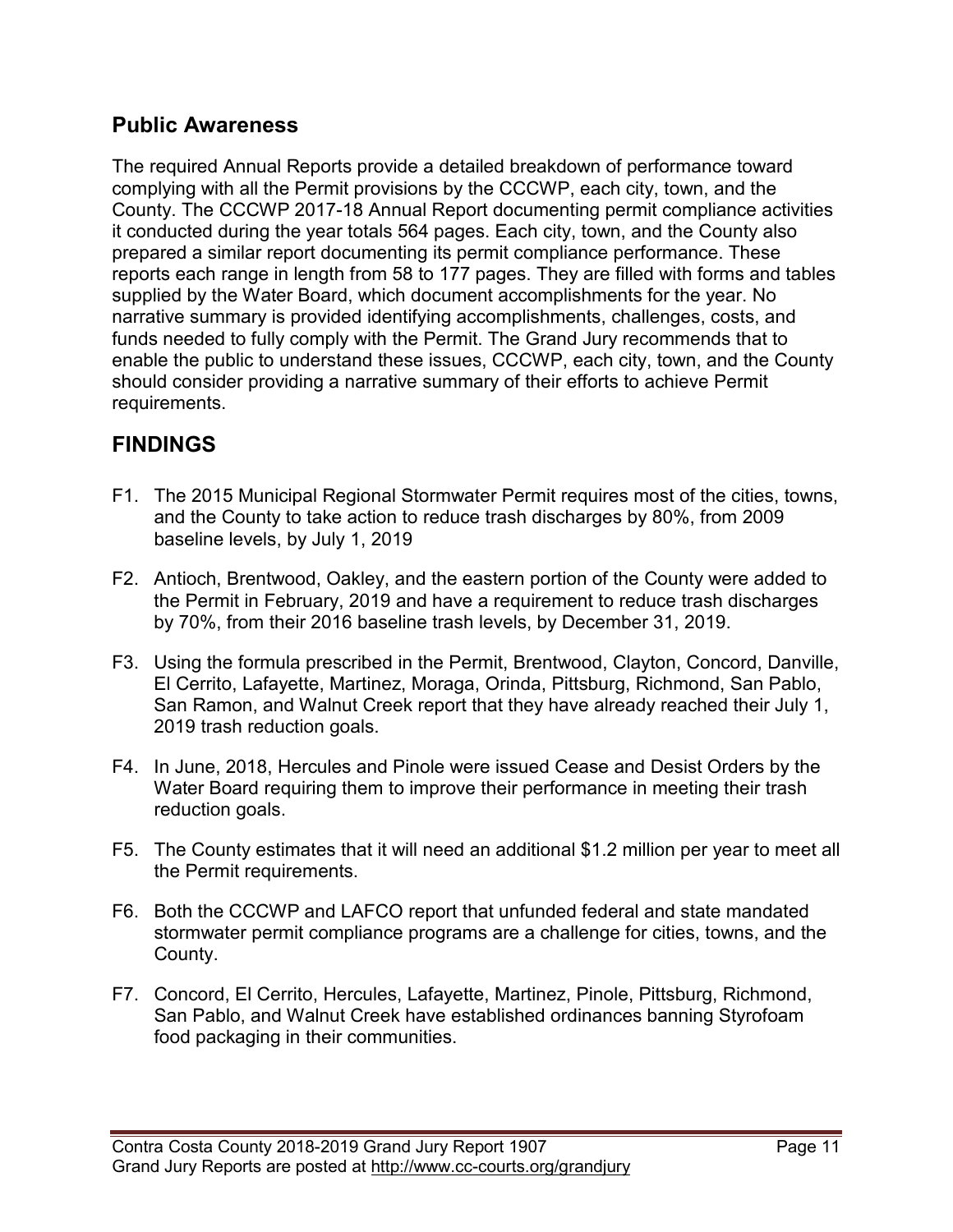- F8. Caltrans reports that highways and ramps along portions of Highways 4 and 24, Interstates 80, 580, and 680 in Antioch, El Cerrito, Richmond, and in the unincorporated areas of the County are high trash generation areas.
- F9. No narrative summary of the accomplishments, challenges, costs, and funds needed to fully comply with the Permit is provided in the required annual reports prepared by CCCWP, the County, and each city and town.

## **RECOMMENDATIONS**

- R1. The City Councils of Hercules and Pinole should each consider directing their city manager to implement trash controls to bring them into compliance with the 80% trash reduction goal by December 31, 2019.
- R2. The City/Town Councils of Antioch, Brentwood, Clayton, Danville, Moraga, Oakley, Orinda, Pleasant Hill, and San Ramon should consider limiting the use of Styrofoam containers in their communities by June 30, 2020.
- R3. The Board of Supervisors and all City/Town Councils should consider directing staff to provide a concise summary of their Annual Reports, citing their accomplishments, challenges, costs, and funds needed to fully comply with the Permit, by December 31, 2019.
- R4. The Board of Supervisors and all City/Town Councils should consider identifying additional revenue sources to fully fund Permit requirements in order to comply with the Permit and avoid potential liability, by June 30, 2020.